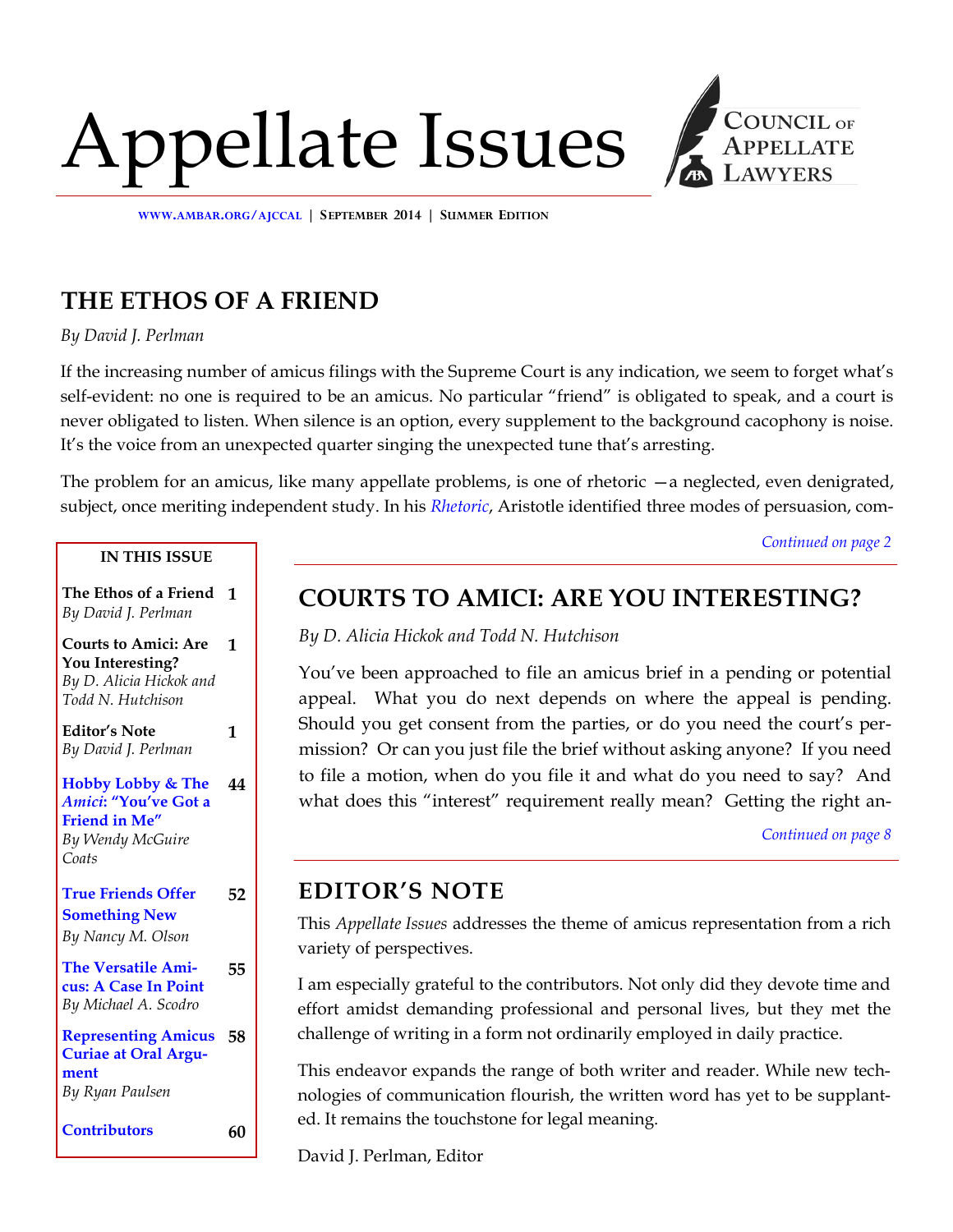## <span id="page-1-0"></span>*...Continued from page 1:* Ethos of a Friend

monly referred to as logos, pathos, and ethos. Logos is the appeal to reason, pathos to the emotions, and ethos to the credibility, character, or authority of the speaker.

Aristotle considered logos to be the centerpiece of persuasion. Certainly, a lawyer who understands the syllogism and standard fallacies has a distinct advantage. Generic fallacies have an irrepressible way of cropping up in legal briefs, and anyone practiced in spotting the weeds is well equipped to clear the garden. But for an amicus, it's ethos that calls for special attention. "We believe good men more fully and more readily than others, "Aristotle wrote. "This is true generally whatever the question is and absolutely true where exact certainty is impossible and certainty is divided."

Aristotle's next statement discounts a particular aspect of ethos in favor of his didactic purpose; his point here is that speaking with credibility and authority is a matter of linguistic craftsmanship, which can be learned: "This kind of persuasion, like the others, should be achieved by what the speaker says, not by what people think of his character before he begins to speak." For purposes of the *Rhetoric*, Aristotle took character to be immutable in order to focus on strategies of speaking. Yet preconceptions do have an impact, especially when remaining silent or selecting a particular speaker is an option.

Lawyers are well aware of this. We might, for example, select one plaintiff over another to litigate an issue intended for appellate review; the technical issue itself may be identical for each plaintiff, but one may garner more sympathy or better highlight the consequences of a ruling. In the amicus context, the speaker's identity is inherently significant. An argument already exists without him; the parties to it are duly recognized. At best, he's shouting from the sidelines. Why listen to self-declared "friends?"

In a recent [interview](http://www.scotusblog.com/media/scotusblog-on-camera-steven-r-shapiro-part-four/) on amicus briefs, the National Legal Director for the ACLU, Steven R. Shapiro, touched on the significance of the speaker's identity. While listing three reasons for arguing as an amicus, another, conceivably more exciting idea sprang to mind. An amicus brief "can be very powerful," he said, "because of the names on the cover almost without regard to what's between the covers."

And likewise, just as ethos can be forceful, it can be deflating. Indeed, for every incremental increase in partisanship, the loss in persuasion is exponential. We may hesitate to admit the diminishing effect of client identity because amicus representation is a growing appellate industry. But the negative side to ethos is suggested simply by scanning the dockets. The positions, and sometimes the arguments, of most amici can be divined from identity alone. It's no surprise, for example, that an assemblage of House Democrats took one side in *Hobby Lobby* and assemblage of House Republicans took the other. The House, of course, was divided.

On the same docket, another name appears: The Foundation for Moral Law. Under the politicized semantics of the day, it's obvious on which side an organization bearing such a name would lend its weight. Predictably, I found the same name on the docket of *Greece v. Galloway*, 133 S. Ct. 2388 (2014), the Establishment Clause case that arose from the town of Greece, New York opening its town board meetings with a prayer. Yet, here, the brief for Moral Law was grouped with respondents, that is, with the challengers to the town.

Naturally, I was intrigued. I dug into the *brief*. Then, amidst the argument-stream, I realized that something was amiss. It was flowing in the wrong direction. It occurred to me that the designation "in support of Respondent" appearing on the cover page must be a typographical error. But then again, may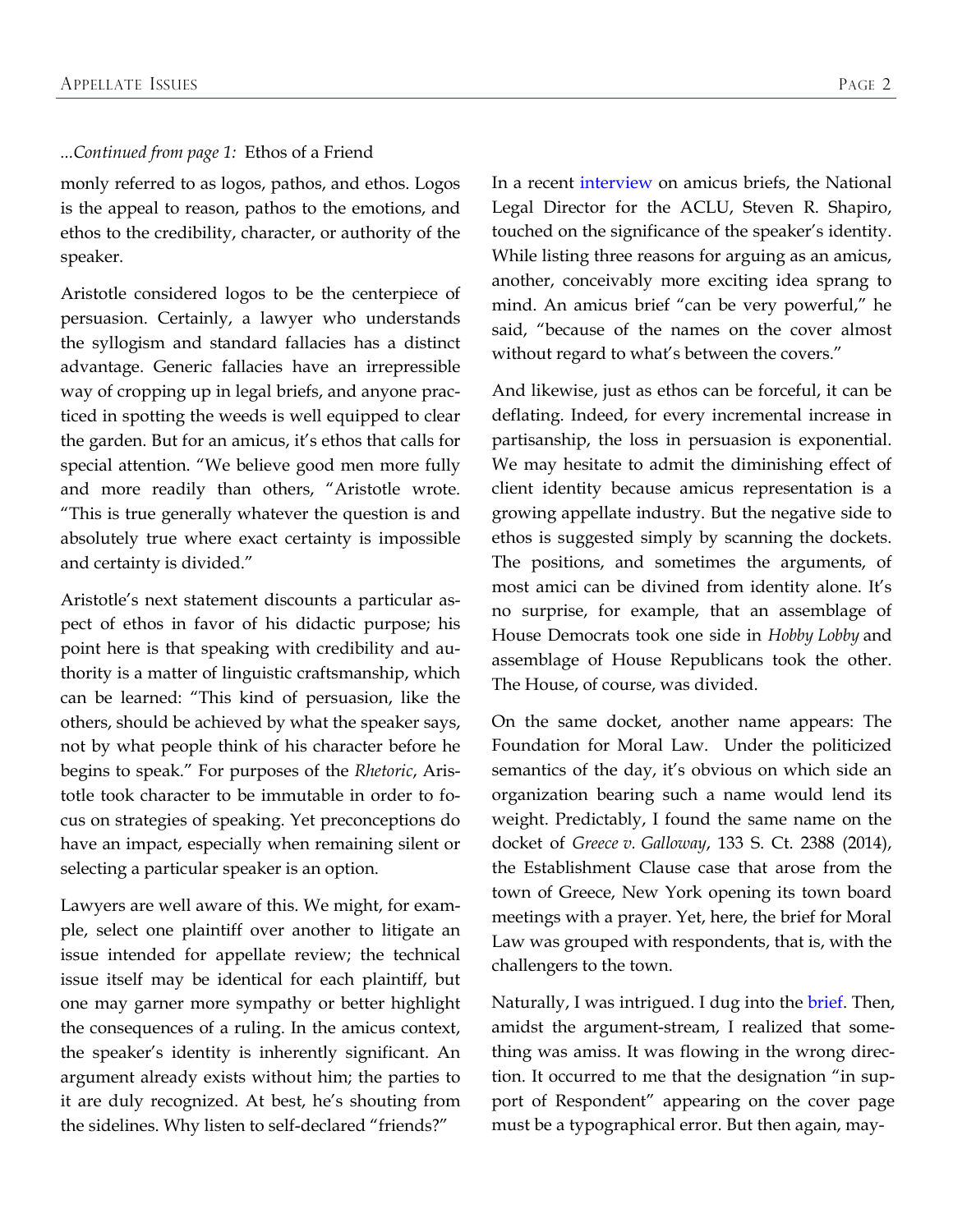be my own reading experience deserves more credit. Maybe this wasn't such an innocent error but an odd, creative ploy to lure a reader in and actually persuade him.

The very same docket was predictable in another way. For every amicus whose name suggested a religious affiliation, the denomination — or else a declaration of atheism or secularism — was a fair indicator of which side the amicus supported. But there was an exception. And it stood out. The Baptist Joint Committee for Religious Liberty, the Synod of the Church of Christ, and the General Assembly of the Presbyterian Church took a stand against the town of Greece. I read this [brief.](http://www.americanbar.org/content/dam/aba/publications/supreme_court_preview/briefs-v2/12-696_pet_amcu_Baptist.authcheckdam.pdf)

These amici present themselves as Christians who "believe that prayer is a voluntary, individual act of worship between the prayer-giver and God." In their view, "…decisions regarding whether to pray — and if so, when, and how — must be made voluntarily by each person, based on his or her own conscience, and not by the government." The argument becomes truly interesting: "It is because of — not in spite of — the importance of prayer and religion that *amici* object to 'the fusion of governmental and religious functions.'" The identity of the speaker means everything.

Efforts to transcend partisanship and self-interest, to bolster credibility  $-$  in a sense, to masquerade in a false identity— fall flat, at best. Sometimes, the major players are the most vulnerable. The Defense Research Institute, which has adopted its acronym, DRI, is forthright on its cover page. It states that it's the "voice of the defense bar." But, of course, it has a problem. By its very nature, it's impelled to argue for limiting liability and restricting plaintiffs' rights. This was its position last term before the Supreme Court.

In *Lexmark v. Static Control*, 134 S. Ct. 1377 (2014), a Lanham Act standing case, it argued for the most restrictive standing test, for which Lexmark had independently argued as a second alternative. *Pom Wonderful v. Coca-Cola Company*, 134 S. Ct. 2228 (2014) was another Lanham Act standing case. A pomegranate juice maker sued Coca-Cola for adding a trace of pomegranate and blueberry to a mixture of grape and apple juices and then labeling the product "Pomegranate Blueberry." Again, DRI followed the defendant's doctrinal lead. It argued that two other federal statutes governing labeling foreclosed a private right of action for a misleading label under the Lanham Act.

In a third case, *Halliburton v. Erica v. John Fund*, 134 S. Ct. 2228 (2014), DRI did something remarkable in context and rhetorically commendable. *Halliburtan* threatened to wipe out securities class actions by eliminating the fraud-on-the -market theory. Here, DRI did not follow Halliburtan and argue for effectively eliminating securities class actions by overruling *Basic v. Levinson*, 485 U.S. 228 (1984). Instead, it took the more moderate position —assessing, perhaps, that it was the more realistic one. It argued that fraud on the market is a rebuttable presumption for defendants to challenge at the class certification stage.

Yet, in each of these briefs, DRI, conscious of its problem, couldn't resist trying to shake itself of its acknowledged defense affiliation, and in so doing, it diminished its credibility. The Interest of Amicus sections of both the *[Lexmark](http://www.americanbar.org/content/dam/aba/publications/supreme_court_preview/briefs-v2/12-873_pet_amcu_dri.authcheckdam.pdf)* and *[Pom Wonderful](http://www.americanbar.org/content/dam/aba/publications/supreme_court_preview/briefs-v3/12-761_resp_amcu_dri.authcheckdam.pdf)* briefs state: "DRI has long been a voice for a fair and just system of civil litigation, seeking to ensure that it operates to effectively, expeditiously, and economically resolve disputes for litigants." Thus DRI presents itself as a manifestation of fairness, justice, and judicial efficiency. To be sure, you'd know it when you see it and see it when you know it. But … shucks, I missed the Kool-Aide.

Somehow, DRI felt the prick of this self-inflicted wound. For in *Halliburton*, the effort to alter identity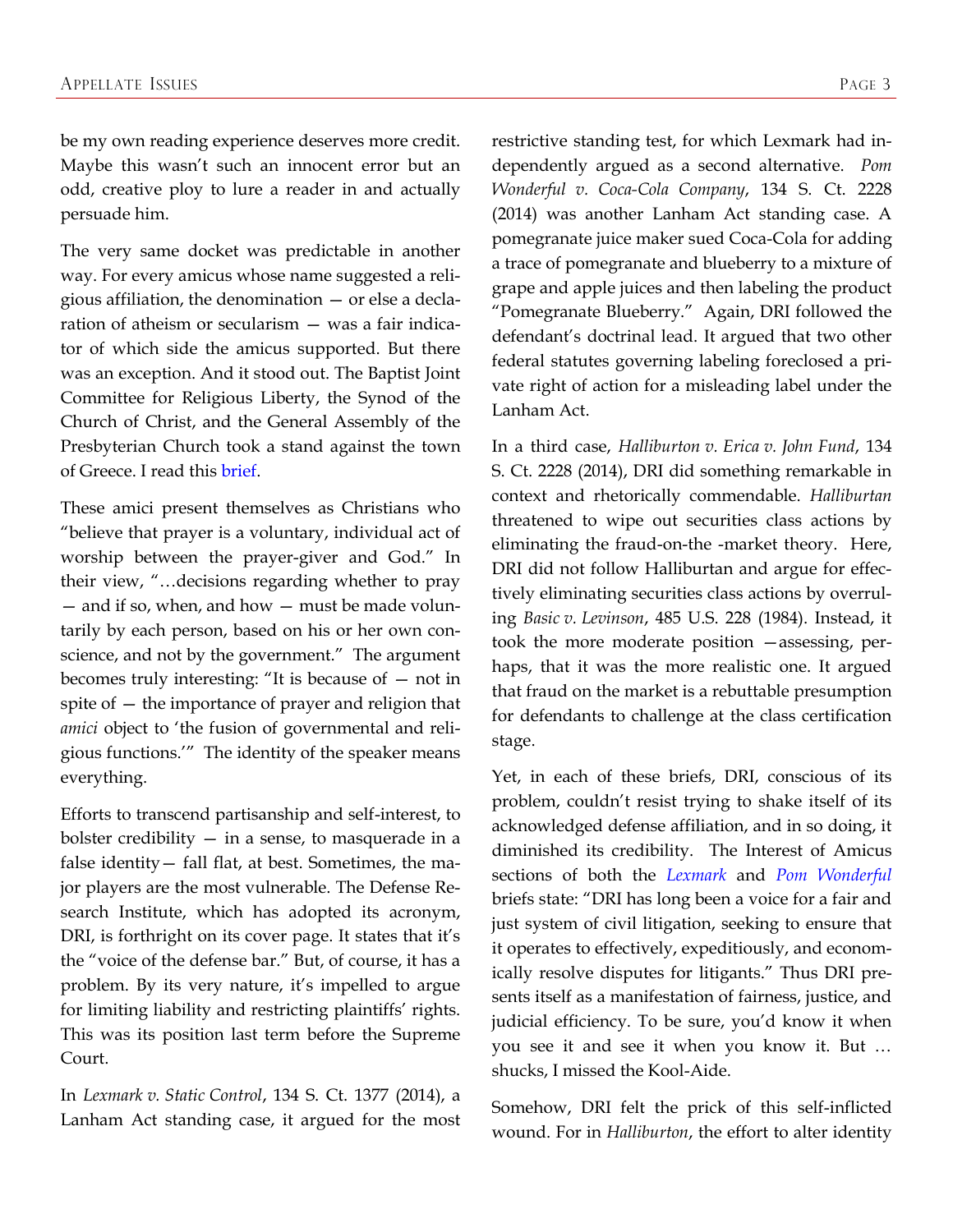was consciously restrained. DRI exercised more rhetorical craftsmanship. The corresponding *Halliburtan* [statement](http://www.americanbar.org/content/dam/aba/publications/supreme_court_preview/briefs-v3/13-317_pet_amcu_dri.authcheckdam.pdf) (similar to statements DRI uses elsewhere) recognizes its defense orientation, and on a literal plane, casts DRI as another participant in a dialogue striving for fairness and efficiency: "DRI seeks to address issues germane to defense attorneys, to pro-mote the role of the defense lawyer, to improve the civil justice system, and to preserve the civil jury system. DRI has long been a voice in the ongoing effort to make the civil justice system more fair, effi-cient, and — where national issues are involved — consistent."

An improvement, undoubtedly, but still, this invocation of aspirational ideals claims too much — advocacy in favor, and even on behalf, of such ideals. The rhetoric is still one of self-anointment. Tinker as it might, that voice — the voice of the defense bar is what it is. Cloaking itself in the proclaimed glory of a greater enterprise, it will never cut a compelling figure. The mantle's too big. (Sorry, can't forget: it's the voice of the defense bar.) Perhaps there's a compulsion to counterbalance the organization that would co-opt ideals by fiat of a name-change once, the American Trial Lawyers Association, and now, today, the American Association for Justice.

But the stage here is an amicus brief. There shouldn't be a need to prop oneself in the heavens. Chances are, the attempt will expose how distant you remain.

A classic example of a persuasive amicus brief is Carter G. Phillips' in the affirmative action case *Grutter v. Bollinger*, 538 U.S. 306 (2003). It's the brief that came to Steven Shapiro's mind when he said that some briefs derive their power merely from the amici's identity. In this [brief,](http://www.vpcomm.umich.edu/admissions/legal/gru_amicus-ussc/um/MilitaryL-both.pdf) amici were 29 former high-ranking officers and civilian military leaders. Among them were battle commanders and superintendents of military academies. Their background entitled them to the highest respect, both as individuals and as a group, and not just in the context of the case, but in society generally. Also, their credibility was unimpeachable on the functioning of the military and the impact of diversity on the military's performance. Finally, they weighed in on the side that would be the less expected of the two; they spoke in favor of affirmative action even though the political center of gravity within the military leadership falls more on the conservative than the liberal end of the spectrum.

And then, their argument was unique. But it was unique not because their lawyers wanted to promote arguments that the parties had overlooked or that seemed to require a more nuanced exposition. It was unique precisely because of the amici's identity; they spoke from experience on the subject for which they were the highest authority. Boiled down to its essence, their argument was that diversity in the officer corps was necessary for the military to defend the nation. It was a pragmatic argument. And it was ethos that propelled it beyond the familiar caverns of doctrinal discourse.

Equally exemplary is an amicus brief in *Association of Molecular Pathology v. Myriad Genetics, Inc*., 133 S. Ct. 2107 (2013). In this case, the issue consisted of four words: are human genes patentable? Myriad, having isolated two genes linked to breast cancer, held patents for them. While a Myriad competitor might have challenged the patents' validity, counsel was alert to the power of ethos. Since the petitioners were medical professionals involved in genetic testing, they were a compelling voice for the adverse effects of a monopoly on cancer research, cancer screening, and cancer patients. They were victims but not economic victims. Their motive in the litigation was more sympathetic than Myriad's, and a prospective competitor's, profit motive.

While the *Grutter* amicus brief gains authority from the number of amici, thereby establishing a consen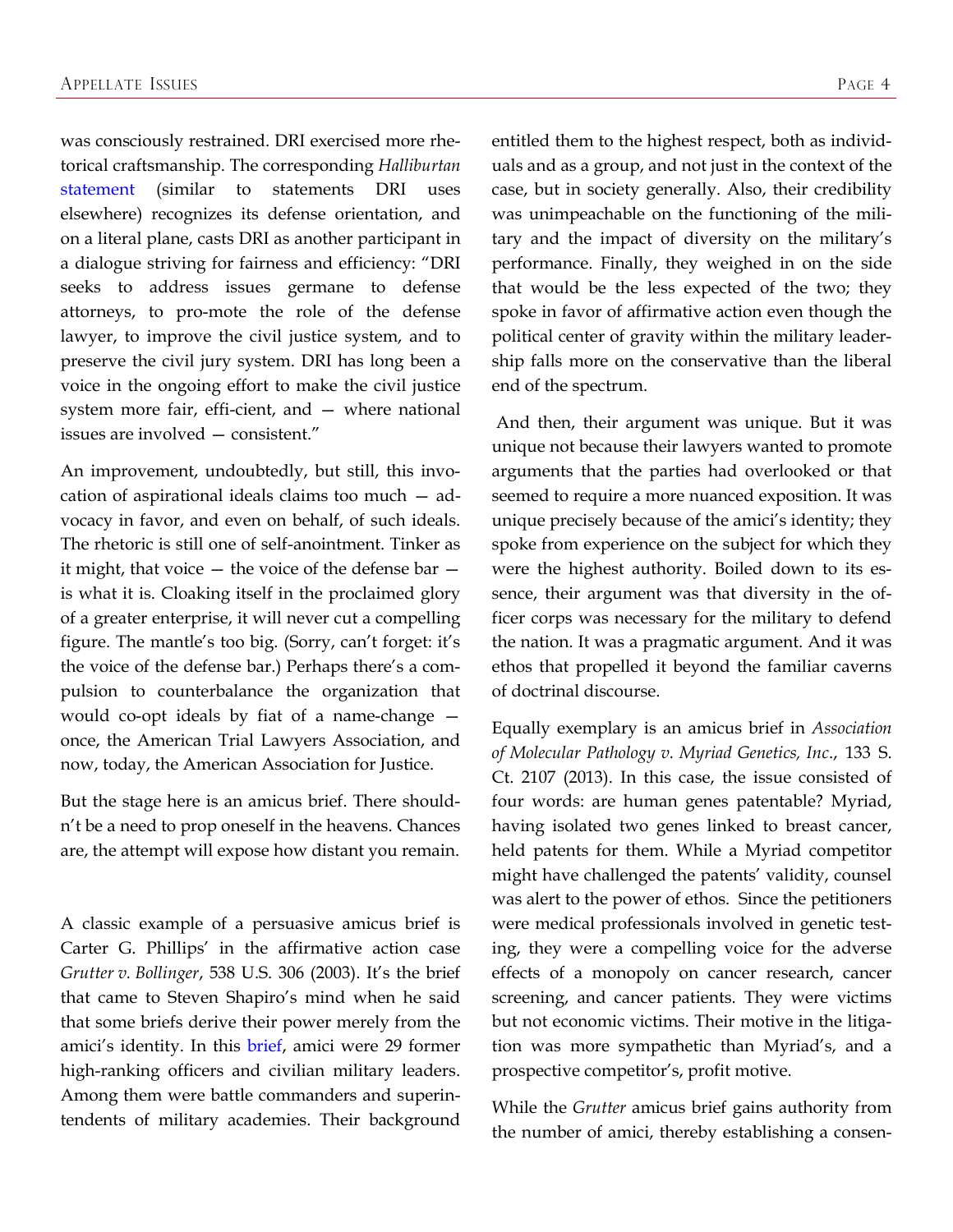sus among revered military leaders, the exemplary amicus [brief](http://www.americanbar.org/content/dam/aba/publications/supreme_court_preview/briefs-v2/12-398_neither_amcu_watson.authcheckdam.pdf) in *Myriad* derives its authority from the eminence of a singular individual — Dr. James D. Watson, the co-discoverer of the double-helix structure of DNA. The Table of Authorities alone says much about the brief; of the 14 items listed, only two are cases, and half are authored or co-authored by Watson. This fact both attests to Watson's authority and signals that the argument won't be legal.

Immediately after the Table, at the end of the short opening paragraph of the Interest of Amici Curiae section, the first citation appears. It functions as an exclamation mark. Meanwhile, the preceding two sentences establish Watson's unimpeachable authority simply through a declaration of fact:

> *Amicus curiae* James D. Watson, Ph.D., is the co-discoverer of the double helix structure of deoxyribonucleic acid ("DNA"). For this discovery, he and his colleague, the late Francis Crick (along with the late Maurice Wilkins for related work), were awarded the Nobel Prize in Physiology or Medicine in 1962. *See* James D. Watson, *The Double Helix* (1968).

Even more stunning than the Interest of Amici Curiae section is the first paragraph of the next section, the Summary of the Argument; after the prior section's description of Watson's preeminent qualifications, the prose suddenly breaks into the first person. Instantly, this very same historic figure materializes. He's here, entering his appearance, an advisor to the Justices and their clerks:

> A gene conveys information — the instructions for life. As a product of nature, a human gene's primary purpose is to encode the information for creating proteins, enzymes, cells and all the other components that make

us who we are. I explained much of this when I submitted my amicus brief to the appeals court, but that court was unpersuaded. So I reiterate what I told the appeals court: Life's instructions ought not to be controlled by legal monopolies created at the whim of Congress or the courts.

The professorial, slightly exasperated tone of those initial first-person sentences might have been condescending or offensive. After all, Watson's saying: "I tried explaining things before, but the Federal Circuit didn't listen; so, I'm try again with you, Supreme Court." But Watson is qualified to assume a pedagogical posture regarding this subject, and further, even enhances his authority by unabashedly rising to the lecture stage that's his due.

Then, the passage's final message, momentarily dropping the first person pronoun, gains authority from sage-like simplicity: "Life's instructions ought not to be controlled by legal monopolies created at the whim of Congress or the courts." Here, both sound and diction reinforce ethos. The Johnsonian balance of sibilants and hard "c's" carries the ring of authority. Similarly, the characterization of the legal determinations of Congress and the courts as mere "whims" imposed on the reality of nature casts Watson as the extra-legal advisor that he is.

Yet, remarkably, it's that earlier, unexpected intrusion of the first person that renders this general thesis both credible and congenial. One need only conduct a rhetorical experiment. Read the passage without the first person sentences. The final pronouncement becomes just that: yet another club to which assertive lawyers ask their brief-weary readers to submit.

When I spoke to him on the phone, Counsel of Record on the brief, Matthew J. Dowd, described it as a collaboration with Watson. His goal was to avoid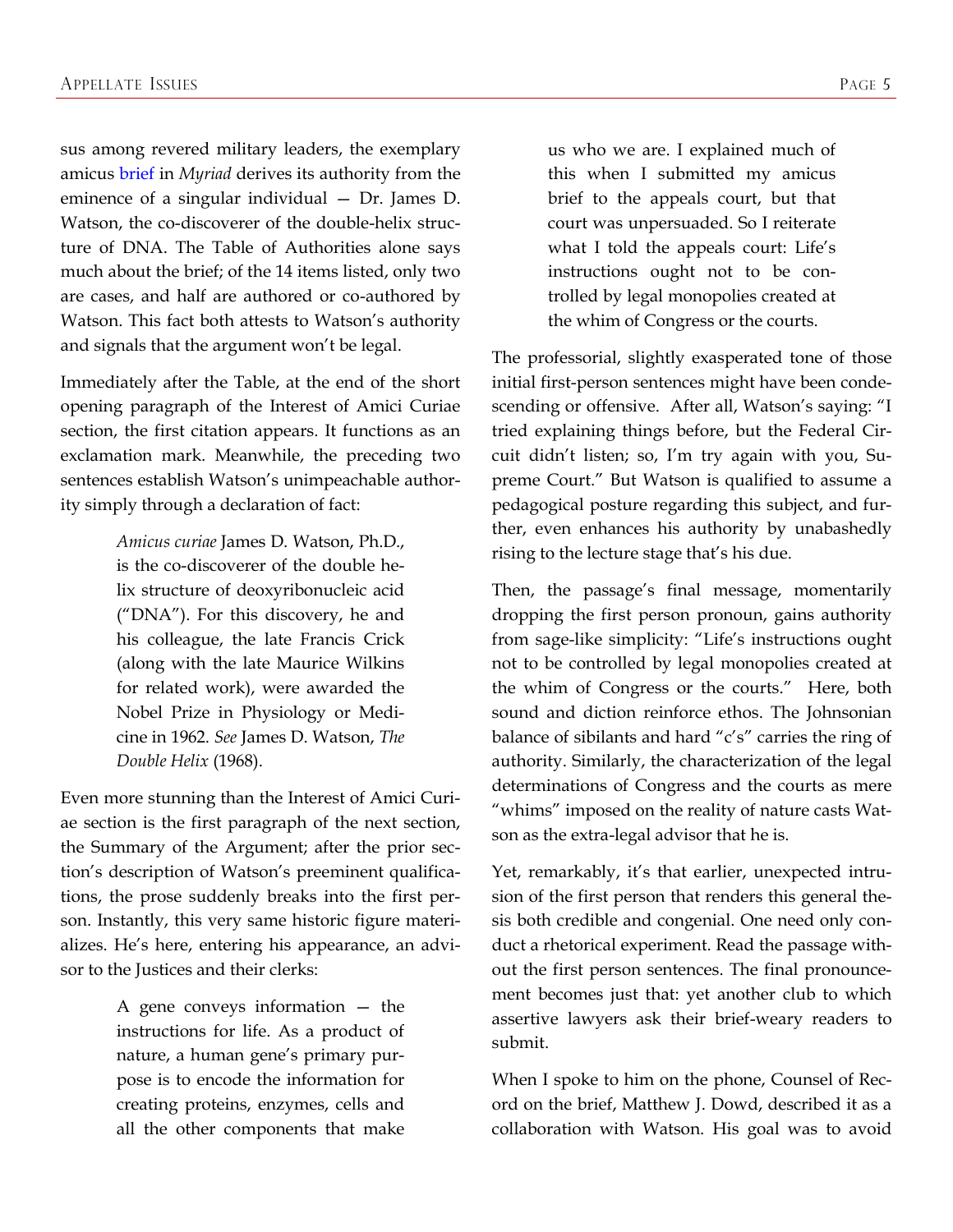another, repetitive "me too" brief, thereby observing the recommendation of Supreme Court Rule 37(1) (which is echoed in the Committee Notes to Federal Rule of Appellate Procedure 29). The first-person pronoun instantly furthered this goal by uniqueness alone.

But it went deeper. Although Rule 37(1) requires that amicus briefs be filed by a member of the bar, it seemed senseless, Dowd said, to submit a brief on behalf of a Nobel prize-winning scientist nominally written by an attorney. The decision to use the first person singular irrevocably planted the collaboration in the compelling, complex, personal voice of Dr. James D. Watson.

Like Phillips' brief in *Grutter*, the Watson brief also responds to Rule 37's not-too-subtle prod to say something new and different by offering the amicus' extra-legal perspective. Perhaps only Watson could write, as he does at the beginning of the Argument section: "The opinions [in this case] admirably describe the scientific details of DNA and human genes, but the opinions by the appeals court miss the fundamentally unique nature of the human gene." In the succeeding sentences, he ever so slightly veers away from science:

> Simply put, no other molecule can store the information necessary to propagate human life the way human DNA does. It is a chemical entity, but DNA's importance flows from its ability to encode and transmit the instructions for creating a human being.

This statement, factual though it is, carries a value judgment — the idea that DNA's unique importance stems from its fundamental connection to the propagation of human life. Coming from Watson, this key idea carries special power. Our reception of it would be more ho-hum, matter-of-fact if the speaker were a spiritual leader whose starting premise was that human life, and perhaps life in general, is sacred.

Yet the brief still portrays Watson as a scientist, though a multi-faceted one. He describes the discovery of DNA's structure in both historical and the genuinely personal terms that he alone is capable of utilizing. He also touches on the social history of genetics; he decries the eugenics movement, and, anticipating what is pertinent in the Supreme Court setting, decries Justice Holmes' regrettable conclusion that "three generations of imbeciles are enough." At the same time, and significant to the patent issue, he foresees curing disease through genetic engineering.

He craftily moves more deeply into the messy territory of values, but he does so still through the vehicle of history and from a direction opposite to his own; he recounts the early fear of DNA research and the accusations that researchers were treading on sacred ground - that they were playing God. Then, he affirms his scientific standing while, also, implicitly reaffirming the uniqueness of human DNA: "We were not playing God, but that is what many people thought — not because of who we were but because we were working with the instructions for creating human life."

Concluding the argument on the unique significance of the human DNA molecule, Watson refrains from being lured beyond the field of authority he credibly created and inhabits:

> A human gene is a product of nature and is more than simply a fragment of a longer DNA polymer. A human gene's patentability cannot depend simply on whether a covalent bond is broken during purification. Human genes — unlike any other chemical composition — reveal information that can be important in life-or-death situations. The information contained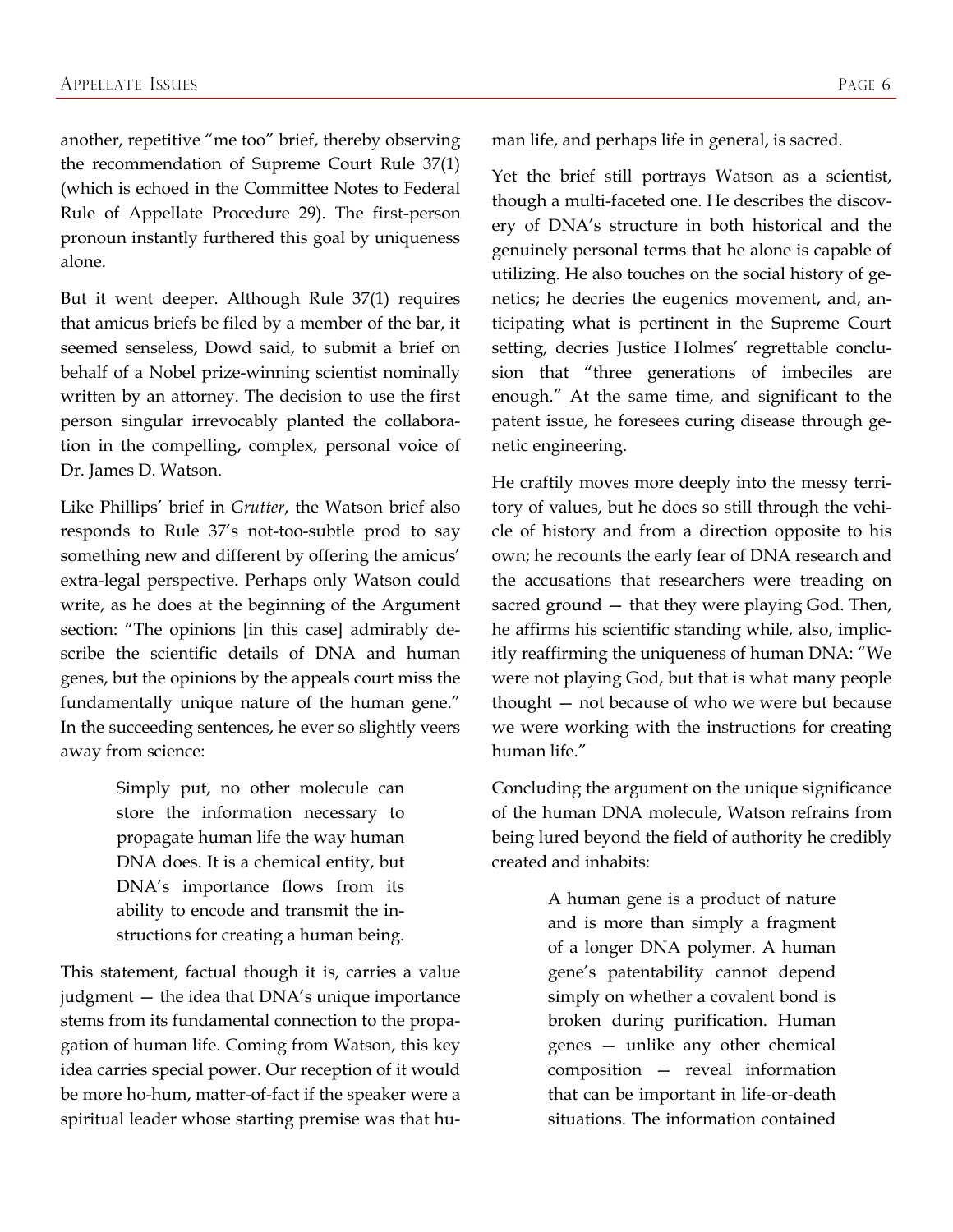in our genes lets us predict our future. With a gene sequence in hand, we can know with some degree of certainty whether we will develop cancer, a neurological disease, or some other malady. This information should not be monopolized by any one individual, company or government.

Watson's argument has two additional extra-legal branches. As a co-discoverer of the double helix, as one of the originators of the Human Genome Project, and as the National Institute of Health's Director of the Project, he is suited to speak on the Project's multinational, public character and the importance of its fruits remaining in the public domain. Additionally, he's an especially credible voice for the argument that patenting human genes isn't necessary to promote scientific research, and in fact, would inhibit research, particularly research having medical benefits.

While it's clear from the Watson brief that he long ago objected to patenting genes — he resigned from NIH over the issue — and that other scientists also objected, it's far from obvious that scientists in general would object to patentability. After all, respondent Myriad Genetics relied on science to isolate the genes associated with breast cancer, and patents in general yield financial rewards to scientific discoveries having practical applications. To uninformed laymen, it might seem that science would be more aligned with what Watson's brief refers to as the "myopic" view, the idea that DNA has much in common with other molecules, than with the idea that DNA is unique, and even awe-inspiring, precisely because of its relationship to life. To some extent, like the *Grutter* amici, Watson speaks against a grain of expectation, even if locating a general, public expectation is an inexact, subjective science. And yet — as in *Grutter*— while the amicus argument

cuts against currents of expectation, its expression is completely natural, for it springs from the only source qualified to make it.

Amidst the over-supply of amicus filings, other excellent briefs have surfaced and gems remain to be discovered. Among these is satirist P. J. O'Rourke's exemplary, if inimitable, free speech [brief i](http://www.americanbar.org/content/dam/aba/publications/supreme_court_preview/briefs-v3/13-193_pet_amcu_cato-pjo.authcheckdam.pdf)n *Susan B. Anthony List v. Driehaus*, No. 13-193 (Sup. Ct. June 16, 2014). The brief is fully loaded. Its sentences are torpedoes. They're devastatingly effective. Here, it's the satiric tone that's unexpected.

And so attorneys might ask, is this writing appropriate? Does it lack the proper decorum for the United States Supreme Court? But as a matter of ethos, it's befitting an author holding the title "H. L. Mencken Research Fellow," affiliated with his co-amicus, the Cato Institute. Indeed, precisely **because** of O'Rourke's voice, sounding off on free speech, it's virtually impossible to insulate yourself from its potency by taking a high road. Up there, in that fussy ether, you're liable to skewer yourself unwittingly.

In an "experiment" Supreme Court practitioners Goldstein & Russell recently filed what they dubbed a ["true" amicus brief](http://www.scotusblog.com/2014/07/new-amicus-brief-a-broader-view-of-retiree-health-care/). The firm has no client and no interest in the case. Its goal is to offer the Court useful factual information. Specifically, the brief analyzes an ambiguity within a collective bargaining agreement, but instead of focusing on the agreement at issue  $-$  the parties' battle  $-$  it focuses on a host of other agreements, conceivably impacted by, and so influential to, a ruling. Worthwhile as this experiment may be, this is a brief of a different order. Its "truth-value" (to adapt Goldstein's term) stems from its **not** being advocacy — although a brief of this sort might soon become the subject of contention.

Along more conventional lines, Apple Inc. thought about ethos in *[Highmark I](http://www.americanbar.org/content/dam/aba/publications/supreme_court_preview/briefs-v3/12-1163-12-1184_np_amcu_apple.authcheckdam.pdf)nc. v. Allcare Health Management Systems*, 134 S. Ct. 1744 (2014). The case concerned the standard for awarding attorneys fees to